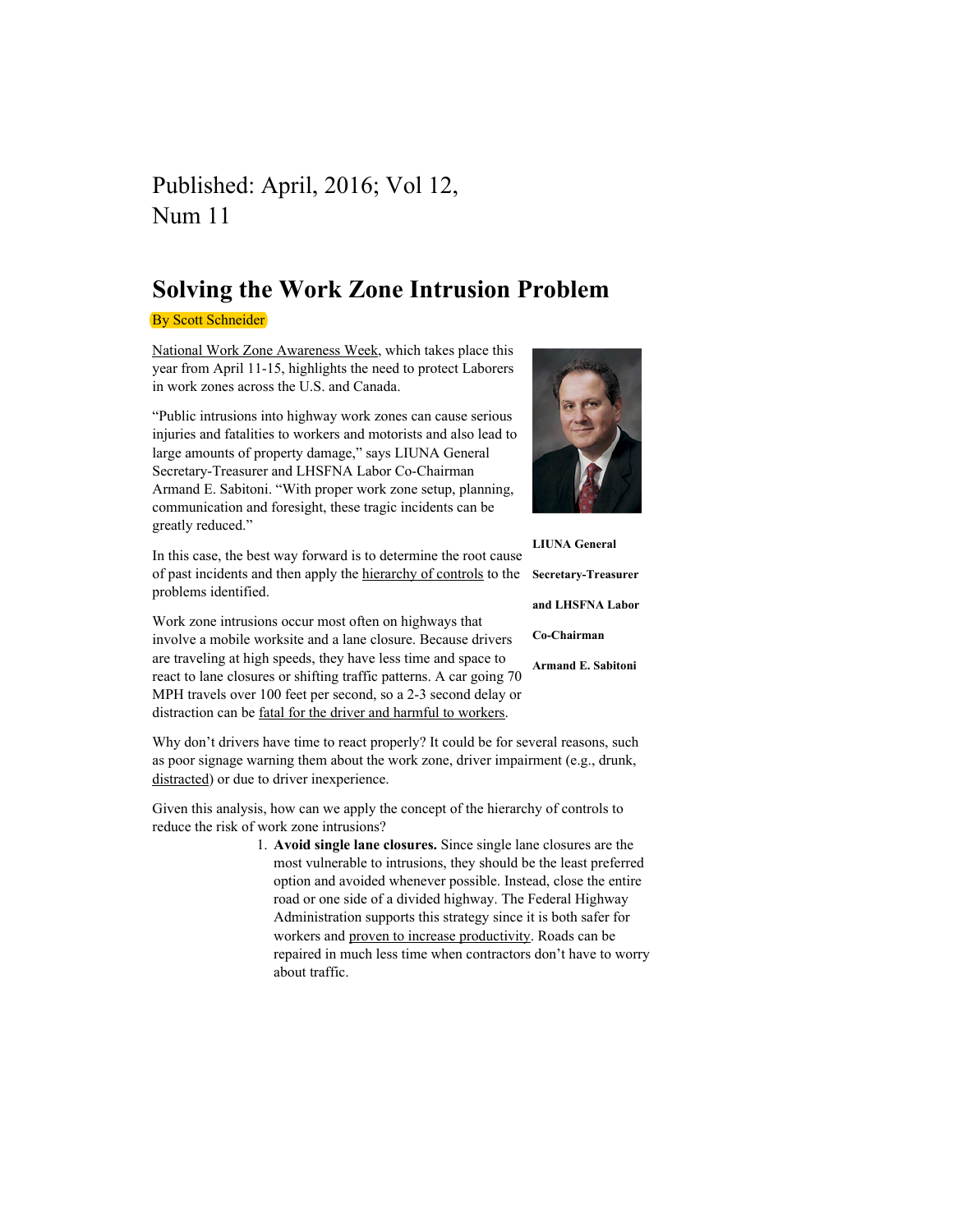## 2. Use barriers, not

**barrels.** If traffic must pass by the work zone, employers should attempt to isolate workers from motorists as much as possible. The best way to do this in highway work zones is to use positive protection that puts workers behind stationary barriers (usually jersey barriers) capable of stopping an intruding vehicle. Cones and barrels provide little or no protection from intrusions and also



**National Work Zone Awareness Week** I **April 11-15, 2016** LABORERS'

require slower traffic speeds that result in more delays for the

public. Using barriers can be difficult for short-term and mobile work zones, but solutions do exist, such as mobile barriers.

- 3. Control the speed of traffic. Though not as effective as isolating workers, it's possible to give motorists more time to react to changes on the road by lowering their speed. There are numerous proven techniques, including rumble strips, signs that flash a driver's speed and employing a police presence. Rumble strips may be particularly effective since they provide immediate feedback for drivers who are distracted or drowsy.
- 4. Raising awareness. It can also help to make the public more aware of work zones and the importance of slowing down and staying alert when traveling through them. Start by using road signs to alert drivers that a work zone is ahead and consider using public information campaigns (e.g., radio traffic report, social media) to help notify drivers and let them plan accordingly. Awareness of a work zone ahead of time makes drivers more likely to slow down or choose an alternate route. Showing real-time information of the expected delay is also helpful. If drivers realize the delay will only be five or ten minutes, they may be less impatient and angry, leading them to drive more safely. Photo speed enforcement has also proven to be a successful way to slow drivers down.

With many different kinds of drivers on the road, driver behavior is inherently difficult to control. That's why the most effective way to protect workers is to separate them from drivers as much as possible. The LHSFNA's new poster (pictured above), Work Zone Safety: Barriers, Not Barrels, encourages employers to make use of positive protection that acts as a real barrier between workers and motorists. To order this 12x18 poster for your site, call 202-628-5465 or email lifelines@lhsfna.org.

Stationary and mobile barriers are readily available, but state transportation departments must be willing to pay for this added protection so contractors can include them when bidding the job. Too often, state DOT programs accept the lowest bid without taking worker safety into account.